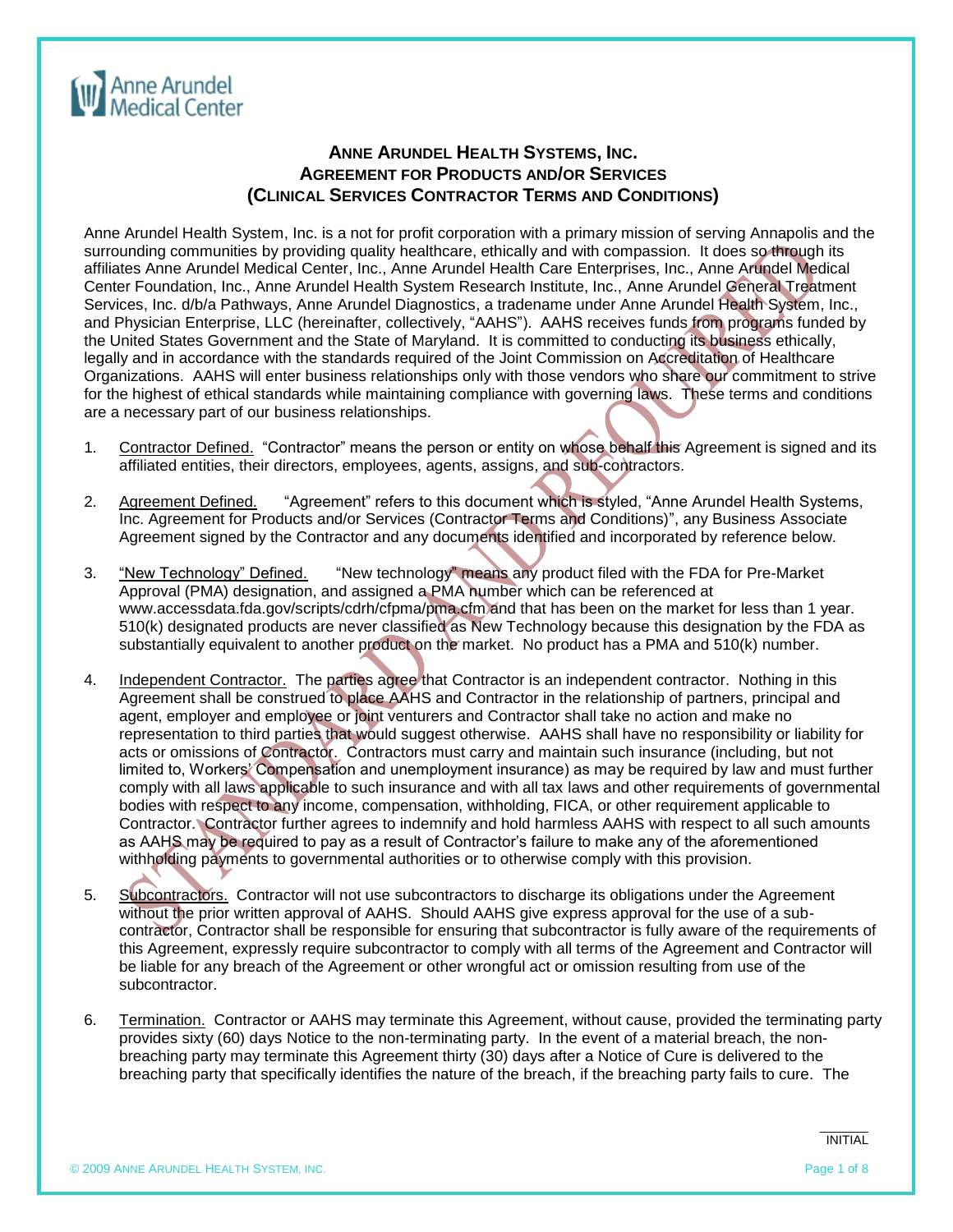non-breaching party must give Notice of its intent to terminate after the cure period has expired, although such termination may be immediate upon expiration of the cure period and Notice.

- 7. No Waiver. The failure of either Party to require performance of any provision of this Agreement at any time shall not affect its right at a later time to enforce the same or any other provision of this Agreement. No waiver by a Party of any condition or breach shall be effective unless Notice is given of an express waiver, and no such waiver shall be deemed a further or continuing waiver of such waived condition or breach in other instances nor a waiver of any other condition or breach.
- 8. Liability. Contractor is liable for any and all losses, including but not limited to, damage to, or loss of property (real, personal or intellectual), personal injury, wrongful death, regulatory fine or penalty, and harm to business or reputation, caused in whole, or in part, by the acts or omissions of Contractor. Contractor shall maintain General Liability, Property Damage and/or Professional Liability insurance, as required by law and/or at a minimum of One Million Dollars (\$1,000,000.00) per incident and Three Million Dollars (\$3,000,000.00) in the aggregate, which covers liability of Contractor's acts or omissions in performing hereunder regardless of when such claim is made.
- 9. Indemnification. Contractor agrees to indemnify and hold harmless AAHS and its affiliates, their directors, officers, employees and agents from, and against, any and all claims, actions or liabilities, including attorneys' fees, arising out of Contractor's acts or omissions, and shall cooperate in the investigation and defense of any claims or suits.
- 10. Reasonable Restrictions. The Parties agree that the restrictions set forth in this Agreement are reasonable, proper, and necessitated by their respective business interests, and do not constitute an unlawful or unreasonable restraint on either of the Parties' ability to conduct its business.
- 11. No Third Party Rights. This Agreement has been made and entered solely for the benefit of the Parties hereto and their respective successors and permitted assigns. Nothing in this Agreement is intended to confer any rights or remedies on any entity or person other than the Parties hereto and their respective successors and permitted assigns. Nothing in this Agreement is intended to relieve or discharge the obligation or liability of any third persons outstanding to either Party to this Agreement.
- 12. Assignment. Contractor may not assign any of Contractor's rights or obligations under this Agreement without the prior written consent of AAHS. AAHS may assign any and all of its rights and obligations hereunder to an Affiliate. For purposes of this Agreement, an Affiliate is any legal entity which directly or indirectly controls or is controlled by, or is under common control with AAHS. Except as provided in the preceding two sentences, Hospital may not assign its rights or obligations hereunder without the prior written consent of Contractor.
- 13. Successors and Permitted Assigns. Notwithstanding anything to the contrary herein, this Agreement shall be binding upon, and shall inure to the benefit of, the Parties' respective successors and permitted assigns (to the extent specified in any assignments).
- 14. Complete Agreement. This Agreement along with any Business Associate Agreement executed by Contractor constitutes the complete and exclusive statement of the understanding between the Parties. It supersedes all prior written and/or oral statements, conditions, representations and/or warranties except as expressly provided otherwise herein.
- 15. Amendments. This Agreement may be amended at any time by mutual agreement of the Parties without additional consideration, provided such amendment is reduced to writing and signed by authorized agents of both Parties.
- 16. Modification Required by Government Action. In the event any governmental restrictions are imposed directly, through legislation, or by judicial or agency interpretation which would necessitate alteration of the Parties' relationship or the deliverables hereunder, Notice of the requisite modification which specifies the basis for the modification, shall be given as soon as practicable by either party having knowledge of such requisite modification. When the requisite modification results in a material alteration of a Party's responsibilities under this Agreement, the Party whose responsibilities have been, or will be, materially altered may terminate this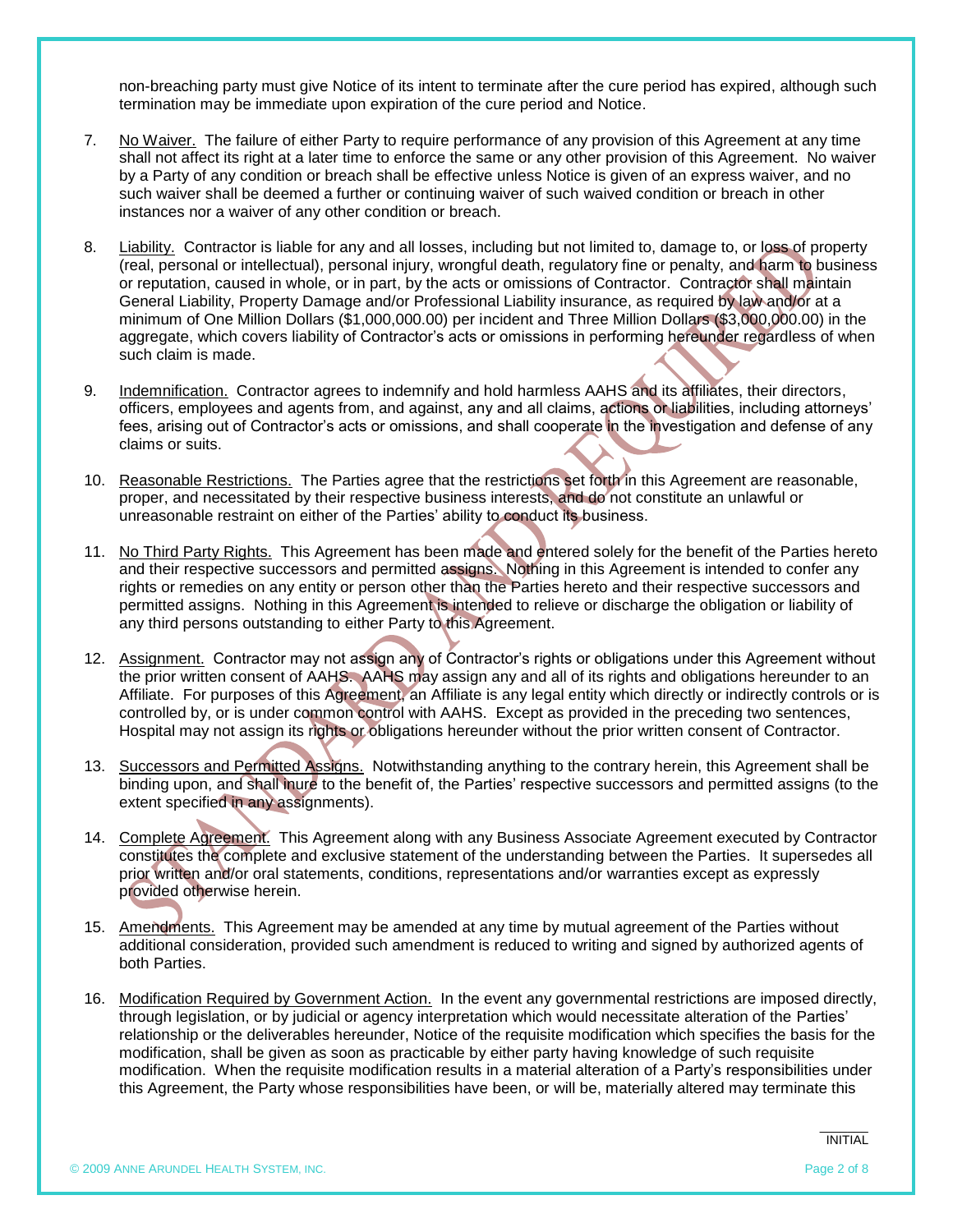Agreement upon thirty (30) days Notice or upon Notice as reasonably required to comply with governing laws, whichever period is longer.

- 17. Equal Opportunity. AAHS is a provider of health services that receives federal funds under Medicare Part A and Medicaid. Accordingly, we have a non-discrimination policy as required by Titles VI and VII of the Civil Rights Act of 1964, Section 504 of the Rehabilitation Act of 1973, the Age Discrimination Act of 1975 and the Americans with Disabilities Act. Specifically, it is against our policy to discriminate against employees, patients, or visitors on the basis of age, race, gender, sexual orientation, color, religion, national origin, or physical or mental disability. Contractor must comply with said policies and all Federal and State requirements concerning civil rights.
- 18. Conflict of Interest. Contractor acknowledges that AAHS has adopted a conflict of interest policy and represents it has disclosed to the AAHS Corporate Compliance Officer any actual or potential conflict of interest arising from any Contractor officer, director, employee, or their family member having any significant ownership, financial or other interest in, or arrangement with AAHS, its owners, officers, directors, employees, or their family members, and that Contractor will disclose such relationships and interests should they arise.
- 19. Gifts and Perquisites.Contractor acknowledges that AAHS employees are prohibited under the AAHS Code of Conduct from directly or indirectly soliciting gifts or business courtesies from Contractor, and from directly or indirectly offering, giving, or accepting any gifts, benefits, meals, lodging, travel, or other perquisites that could influence (or appear to influence) objective business judgment or results in a violation of applicable law or AAHS policies. Contractor will refrain from soliciting, offering, or accepting prohibited gifts.
- 20. Contractors Providing Goods Condition and Packaging. Contractors providing goods (including equipment) to AAHS shall offer and ship only those goods in new condition and consistent with the purchase order and/or other agreed upon specifications, unless otherwise agreed in writing. Contractor shall provide reasonable notice prior to shipment of goods. All pricing quoted and bargained shall include costs for standard packaging.
- 21. Contractors Providing Services. Contractors providing services shall offer and contract to provide only those services Contractor is reasonably qualified through education, training and/or experience to offer. Services may not be provided using equipment, or by entities or persons, lacking necessary credentials, licensure or certification. Contractor must give Notice of any limitation, termination, suspension, expiration, or lapse of necessary credentials, licensure or certification during the term of this Agreement and any extension thereof (whether express or by operation of law).
	- a. Compliance with Laws, Standards, Regulations and Policies.Contractor shall provide contracted services in compliance with the standards of the Joint Commission on Accreditation of Healthcare Organizations ("the Joint Commission") and other accrediting bodies, Medical Staff Bylaws, Rules, and Regulations, federal, state, and local laws, rules, regulations, and standards, including requirements for participation in the Medicare and Medicaid programs, and the Health Insurance Portability and Accountability Act of 1996 ("HIPAA"). In order to insure Contractor compliance therewith, and upon reasonable request therefor, AAHS may require written verification of the following:

i. Education and training that is consistent with applicable legal and regulatory requirements and AAHS policy, monitoring compliance with same, and timely reporting of any suspected violations to AAHS;

- ii. Evidence of license, certification or registration, when applicable;
- iii. Evidence that an individual's knowledge, experience and competence are appropriate for his or her assigned responsibilities;
- iv. Evaluations of performance of all individuals performing Services, to be conducted and provided to AAHS annually;
- v. Health screening as required by job responsibilities, in accordance with AAHS policy, and as required by federal, state and local law and regulation;
- vi. Criminal background check(s) on all individuals providing services on behalf of Contractor;
- vii. References, when applicable.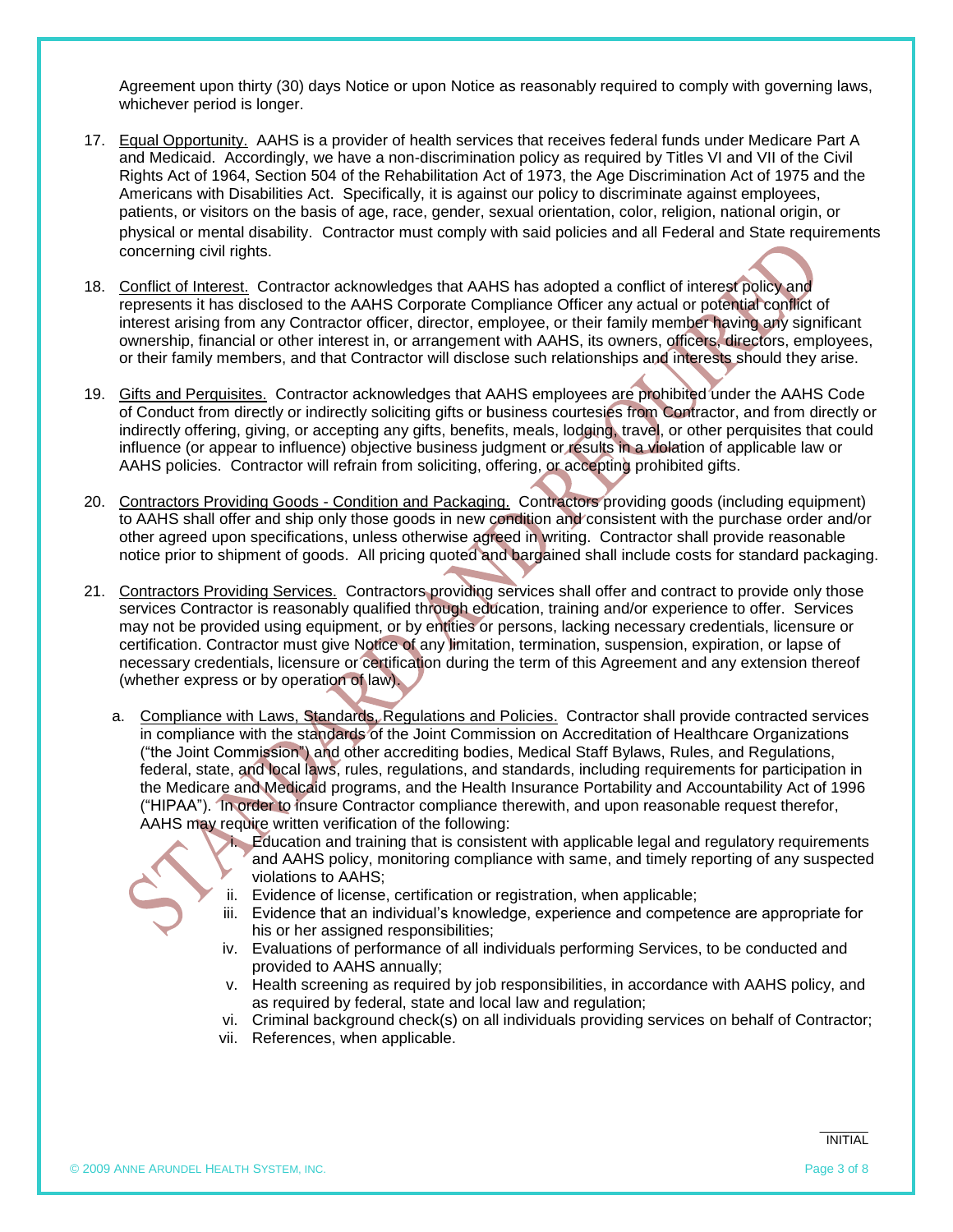- b. Orientation. AAHS shall require successful completion of orientation to hospital-wide policies and procedures, including safety and infection control, and to the assigned department/service line including program-specific policies and procedures, **prior to providing patient care and/or services.**
- c. Performance Measures. Contractor is responsible for establishing measures and collecting data to monitor its performance. Clinical performance measures will include process, outcome and patient care experiences, and will encompass inpatient and/or ambulatory care. Data is collected for the following purposes:
	- i. To establish and define a baseline for outcomes
	- ii. To identify opportunities for improvement
	- iii. To identify changes which will lead to improvement
	- iv. To monitor practice and changes implemented to assure improvement
	- v. The measures identified by Contractor are collected and aggregated ongoing and reported quarterly to the appropriate service line Quality Council. The data will be used to monitor and provide information on Contractor performance, risk management issues/sentinel events, targeted areas where problems and/or departures from practice norms have been identified, and appropriateness of patient management.
- 22. Safety Standards. All manufactured items and/or fabricated assemblies provided hereunder and/or used for delivery of services, including those subject to operation under pressure, and/or operation by connection to an electric source shall be constructed and approved in a manner acceptable to the appropriate governing agency(ies) and/or state inspector which customarily requires the label of re-examination listing or identification marking of the appropriate safety standard organization (e.g., the American Society of Mechanical Engineers, the Underwriters Laboratories, and/or National Electrical Manufacturer's Association) where such approvals of listings have been established for the type(s) furnished. The Contractor shall meet all requirements of the Occupational Safety and Health Act (OSHA), and state and federal requirements relating to the nature of the deliverables hereunder.
- 23. No Exclusion/Debarment. Contractor represents that neither Contractor, Contractor's officers, partners or persons owning more than five percent (5%) of Contractor's equity interests, nor are any of Contractor's employees or agents who will provide health care services to AAHS or its patients, currently excluded, debarred, or otherwise ineligible to participate in any state or federal program and none have been convicted of a criminal offense related to the provision of health care items or services. Contractor agrees to immediately give Notice of any threatened or actual debarment, exclusion, or other event or circumstance that makes or may make Contractor or any of the described persons ineligible to participate in a state or federal program. Contractor acknowledges and agrees that AAHS will have the right to terminate this Agreement and its business relationship with Contractor in the event of any such debarment, exclusion, or other action unless Contractor takes immediate effective action to remedy such circumstance. Such termination may be effected without providing an opportunity for cure.
- 24. Arms Length Exchange. Nothing in this Agreement or in connection herewith contemplates, requires, shall require or contemplate the referral of any patient or the purchase, order or lease of any item or service from one Party or its affiliate to the other Party or its affiliate, nor shall it be construed as an offer of payment by one Party or its affiliate to the other Party or its affiliate, whether direct or indirect, overt or covert, for patient referrals or for recommending or arranging the purchase, lease or order of any item or service. The Parties intend and agree that all amounts paid under this Agreement are intended to, and do reflect the fair market value of the goods and/or services provided. It is specifically acknowledged by the Parties that no amount paid, or to be paid, hereunder is intended to, nor shall it be construed as an inducement or payment for the referral of a patient or for recommending or arranging the purchase, lease or order of goods or services.
- 25. Fraud and Abuse Education. Contractor must adhere to the AAHS Compliance Plan, including the AAHS Code of Business Ethics and Conduct ("Code of Conduct"). Based on the level of Medicaid payments the Health System receives, AAHS must provide education in accordance with Section 6032 of the Deficit Reduction Act ("DRA") to its vendors, contractors and agents. Accordingly, AAHS has provided a detailed description of the federal False Claims Act, the federal Program Fraud Civil Remedies Act, and a summary of the Health System's policies and procedures for detecting and preventing fraud, waste and abuse, as well as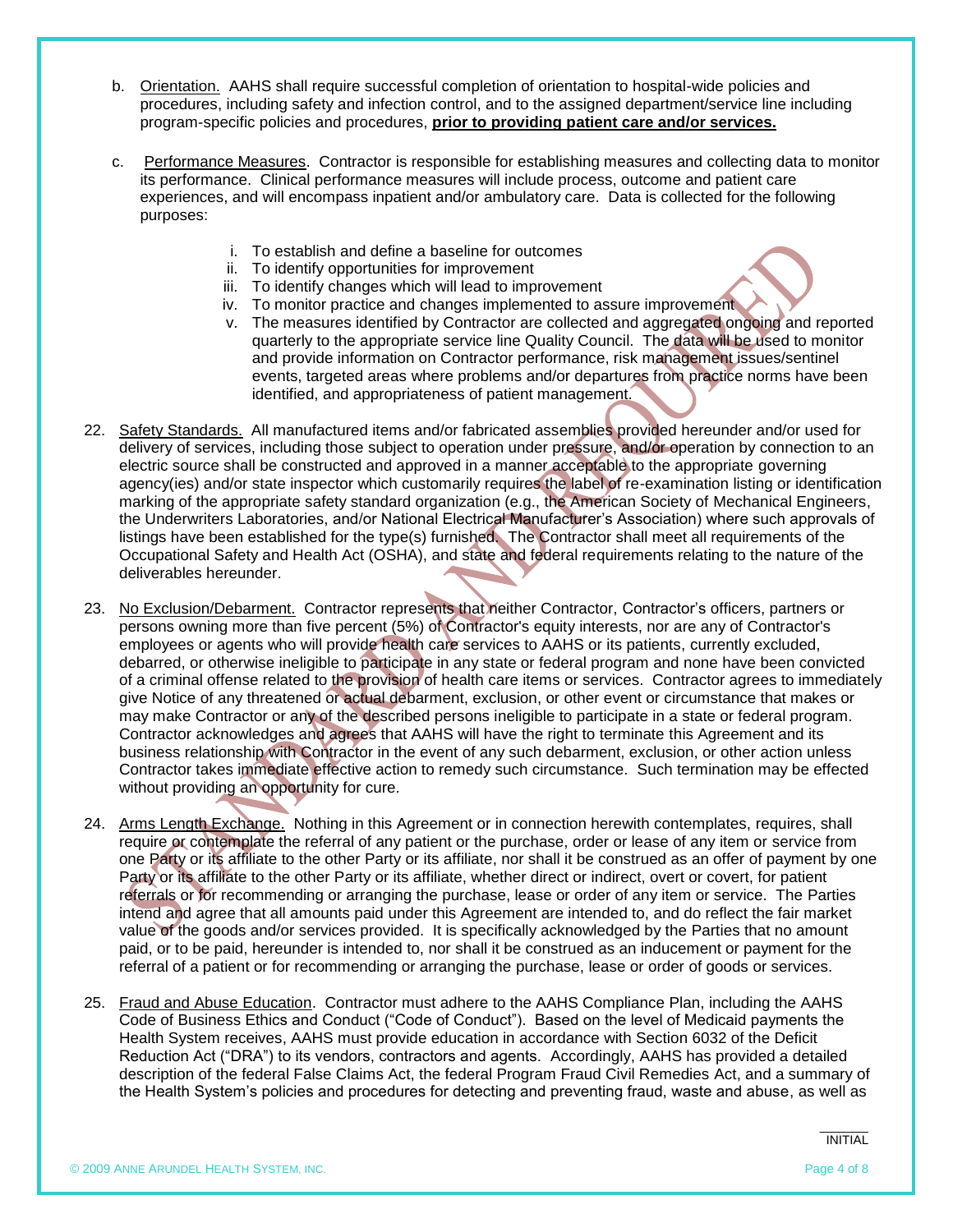information regarding the rights of employees to be protected as whistleblowers in its Code of Conduct. A copy of the AAHS Code of Conduct can always be accessed via the Health System's web page in the Client Access section. You can request a copy of the Code of Conduct and seek answers to any questions you may have regarding the Code of Conduct or any aspect of the Health System's Compliance Plan from the Corporate Compliance Officer by telephone at (443) 481-1332 or by email at [compliance@AAHS.org.](mailto:compliance@AAHS.org)

- 26. Compliance Reporting and Cooperation. Should Contractor obtain information that reasonably leads it to believe there may have been or may be a violation of law, ethical obligation, or AAHS policy by AAHS or its contractors, Contractor will promptly report same to the Corporate Compliance Officer by emailing [compliance@AAHS.org,](mailto:compliance@AAHS.org) by telephoning the Compliance Ethics Hotline at (443) 481-1338, or by United States mail to, Corporate Compliance Officer, Anne Arundel Health System, Inc., 2001 Medical Parkway, Annapolis, Maryland, 21401. Contractor shall provide all information related to such belief in the report. Contractor will cooperate with AAHS in any investigation related to any compliance matters or other actions taken pursuant to the AAHS Compliance program. Information concerning matters taken under review by the Compliance Office will not be disclosed by Contractor except as minimally necessary to assist the Compliance Office in the investigation and resolution of compliance matters; to make a report to government personnel; or under the conditions described below. Nothing herein shall be construed as limiting, in any way, the right of Contractor to report or disclose to any governmental agency or personnel information Contractor is obligated to disclose hereunder. Contractor agrees, when such a report is made and when legally permitted, it will disclose to AAHS (i) when a disclosure regarding actual or potential violations of law has been made by Contractor to a governmental agency; or (ii) when any Contractor has been questioned by government personnel regarding AAHS.
- 27. Contractor Books and Records. Upon the written request of the Secretary of Health and Human Services or the Comptroller General or any of their fully authorized representatives, Contractor will make available Contractor's, books, documents and records necessary to verify the nature and extent of the costs of providing its services. Such inspection shall be available up to four (4) years after the rendering of such services. If Contractor carries out any of the duties of the Agreement through subcontract with a value of Ten Thousand Dollars (\$10,000.00) or more over a twelve (12) month period with a related individual or organization, Contractor agrees to include this requirement in any such subcontract. This Article is included pursuant to and is governed by the requirements of Public Law 96-499, Section 952 (Section 1861(v)(i) of the Social Security Act) and the regulations promulgated thereunder. No attorney-client, accountant-client or other statutory or common law privilege shall be deemed as having been waived by AAHS or Contractor by virtue of having entered this Agreement.
- 28. Access to Information and Information Resources. Contractor's access and review of AAHS materials, data and information must be limited to that minimally necessary to perform its services hereunder. Contractor acknowledges and agrees that AAHS computers, applications, information storage, networks, and telecommunications systems, including telephones and facsimiles, ("Information Resources") are AAHS property. The Information Resources will be used only by properly identified and authorized individuals and will be used solely for AAHS business. All messages, content, data, information, and files composed, stored, sent, or received on the Information Resources are the property of AAHS, and Contractor acknowledges and agrees that Contractor has no expectation of privacy with respect to use of the Information Resources.
- 29. Patient Information. Contractor agrees that all patient information is confidential and protected by federal and state law and that such information must not be accessed, used, or disclosed except in accordance with AAHS' Privacy Policies and Procedures, the Health Insurance Portability and Accountability Act of 1996 ("HIPAA"), and all other applicable federal, state and local laws.
- 30. Confidential Information. "Confidential Information" includes, but is not limited to, the following types of information, (whether or not reduced to writing): all documentation, discoveries, ideas, concepts, software, designs, drawings, specifications, techniques, models, source codes, object codes, diagrams, flow charts, procedures, policies, clinical data, patient information, trending information, tracking information, pricing information, purchasing history or patterns, quality reports and data, service line development, market research data, marketing plans, business plans, business procedures, financial information, "know-how" comprising all or any part of the information used by either AAHS or the Contractor in the course of fulfilling its obligations pursuant to this Agreement, and related information.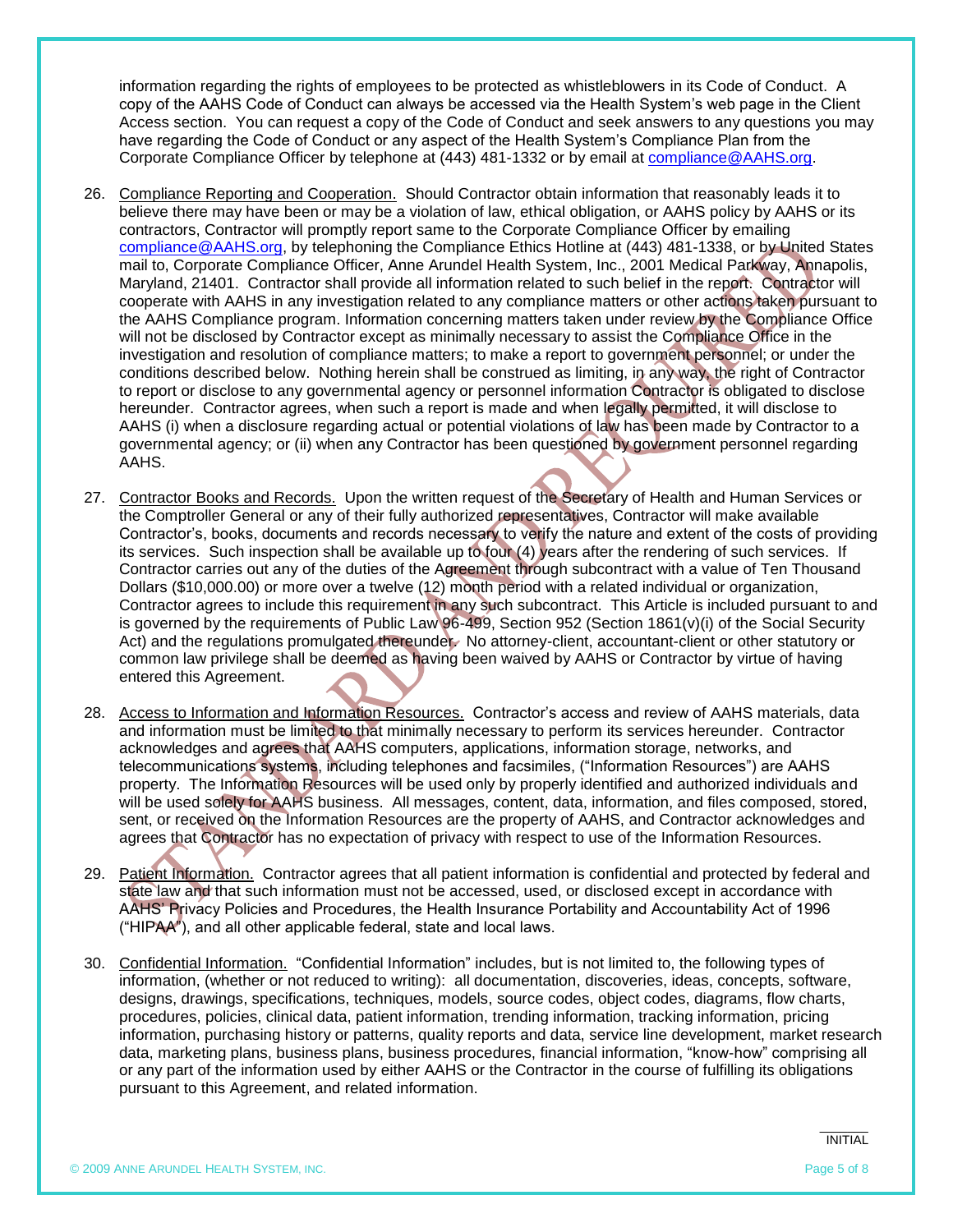- a. Duties Concerning Confidential Information. Contractor and AAHS shall each maintain strict confidentiality concerning the other's Confidential Information. Neither Contractor nor AAHS shall directly or indirectly use, disclose, or permit the disclosure of any of the other's Confidential Information. If either of the Parties receives a request for Confidential Information from a court, governmental agency, credentialing entity, or accrediting body, the receiving party shall give the other party prompt Notice prior to any disclosure of Confidential Information to allow the other party an opportunity to obtain an appropriate protective order or to otherwise respond.
- b. Procedure Upon Termination of this Agreement. All Confidential Information obtained by Contractor in providing services under this Agreement belongs to, and shall remain, the exclusive property of AAHS. Upon the expiration or termination of this Agreement, Contractor shall destroy, or upon Notice, return to AAHS all Confidential Information. All backup copies of electronic information provided to Contractor are to be returned or destroyed at the conclusion of the Agreement. Contractor agrees that it shall not directly or indirectly use any of AAHS's Confidential Information or any other information provided to Contractor under this Agreement for any purpose following termination of this Agreement.
- c. Information in the Public Domain. The restrictions regarding Confidential Information described in this Agreement do not apply to information that is (i) in the public domain at the time of its disclosure to the recipient or becomes part of the public domain without the fault of recipient; or (ii) is acquired by recipient from a third party bearing no obligation to confidentiality with respect to such information.
- d. Exception. Notwithstanding any other provision of this Agreement to the contrary, AAHS shall have the right to disclose pricing and other terms of this Agreement to AAHS' physicians, attorneys, accountants, group purchasing consultants and other third parties retained by AAHS (collectively "AHHS Consultants"), provided all such AAHS Consultants agree to adhere to the same standards of confidentiality as those set forth in this Agreement.
- 31. Ownership of AAHS Information. AAHS retains full ownership of all documents, files, data, and work product, generated, developed or captured by, or on behalf of AAHS ("AAHS Information"). Upon termination of this Agreement, Contractor shall deliver and/or return, without retaining any copies or data sources, all AAHS Information in a reasonably useable format.
- 32. Advertising. Contractor agrees not to use, reference, or publish information relating to AAHS, its registered marks, photography or any depiction of its likeness, as part of Contractor's marketing efforts or otherwise, without the prior written approval of AAHS.
- 33. AAHS Staff. Contractor shall not solicit, hire, or employ, directly or indirectly, any employee of AAHS without the prior written consent of AAHS, at any time during the term of this Agreement, any extension thereof (whether express or by operation of law), or for one (1) year immediately following its termination.
- 34. Governing Law. This Agreement shall be governed by and construed in accordance with the laws of the State of Maryland applicable to agreements made and to be performed wholly within that state, irrespective of such state's choice-of-law principles.
- 35. Jurisdiction and Venue. The parties submit to the jurisdiction of the courts of the State of Maryland. Any action brought hereunder must be brought in a court of competent jurisdiction in the State of Maryland.
- 36. Section Titles. The section titles of the numbered/lettered provisions of this Agreement are included for the purposes of convenience only and shall not affect the interpretation of any provision hereof.
- 37. Partial Invalidity: If any provision of this Agreement is found to be invalid or unenforceable by any court of competent jurisdiction, such provision shall be ineffective only to the extent that it is in contravention of applicable laws without invalidating the remaining provisions of this Agreement, unless such invalidity or unenforceability would defeat an essential business purpose of this Agreement.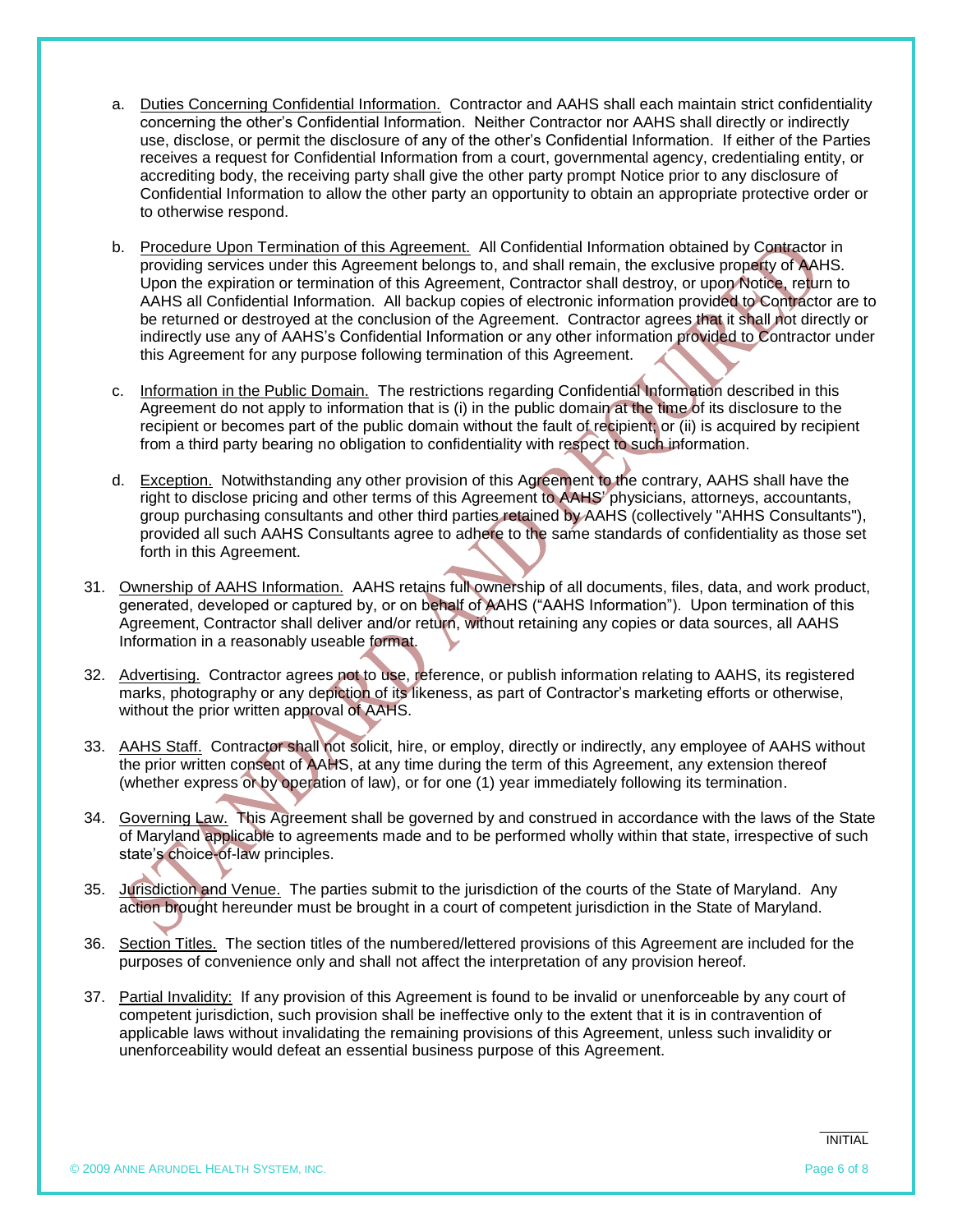- 38. Survival of Provisions.The rights and responsibilities outlined in the provisions entitled, "Contractor Defined," "Independent Contractor," "Termination," "No Waiver," "Liability," "Indemnification," "Reasonable Restrictions," "No Third Party Rights," "Assignment," "Successors and Permitted Assigns," "Complete Agreement," "Contractor Books and Records," "Access to Information and Information Resources," "Confidential Information," "Patient Information," "Ownership of AAHS Information," "Advertising," "AAHS Staff," "Governing Law," "Jurisdiction and Venue," "Section Titles," "Partial Invalidity," "Survival of Provisions," "Notices," "Authority to Bind," and "Incorporated Documents" shall survive any expiration or termination of this Agreement.
- 39. Notices. All Notices under this Agreement must be in writing and shall be deemed given: (i) when received if personally delivered; (ii) on the second (2nd) business day following delivery by facsimile transmission to the telephone number provided by the party for such purposes, if simultaneously mailed as provided herein; (iii) on the second (2nd) business day following deposit for overnight delivery with a bonded courier holding itself out to the public as providing such Services, with charges prepaid; or (iv) on the fourth (4th) business day following deposit with the United States Postal Service, postage prepaid, and in any case addressed to the party's address set forth below, or to any other address that the party provides by Notice, in accordance with this Section:

To Hospital: To Contractor: Anne Arundel Health System, Inc. 2001 Medical Parkway Annapolis, Maryland 21401 Attention: [Below Signatory]

With a copy to: Anne Arundel Health System, Inc. 2001 Medical Parkway Annapolis, Maryland 21401 Attention: Legal Department

40. Authority to Bind. The Parties hereto represent and attest that the signatories executing this Agreement on their behalf have the authority to bind the Party on whose behalf they are signing to the terms of this Agreement.